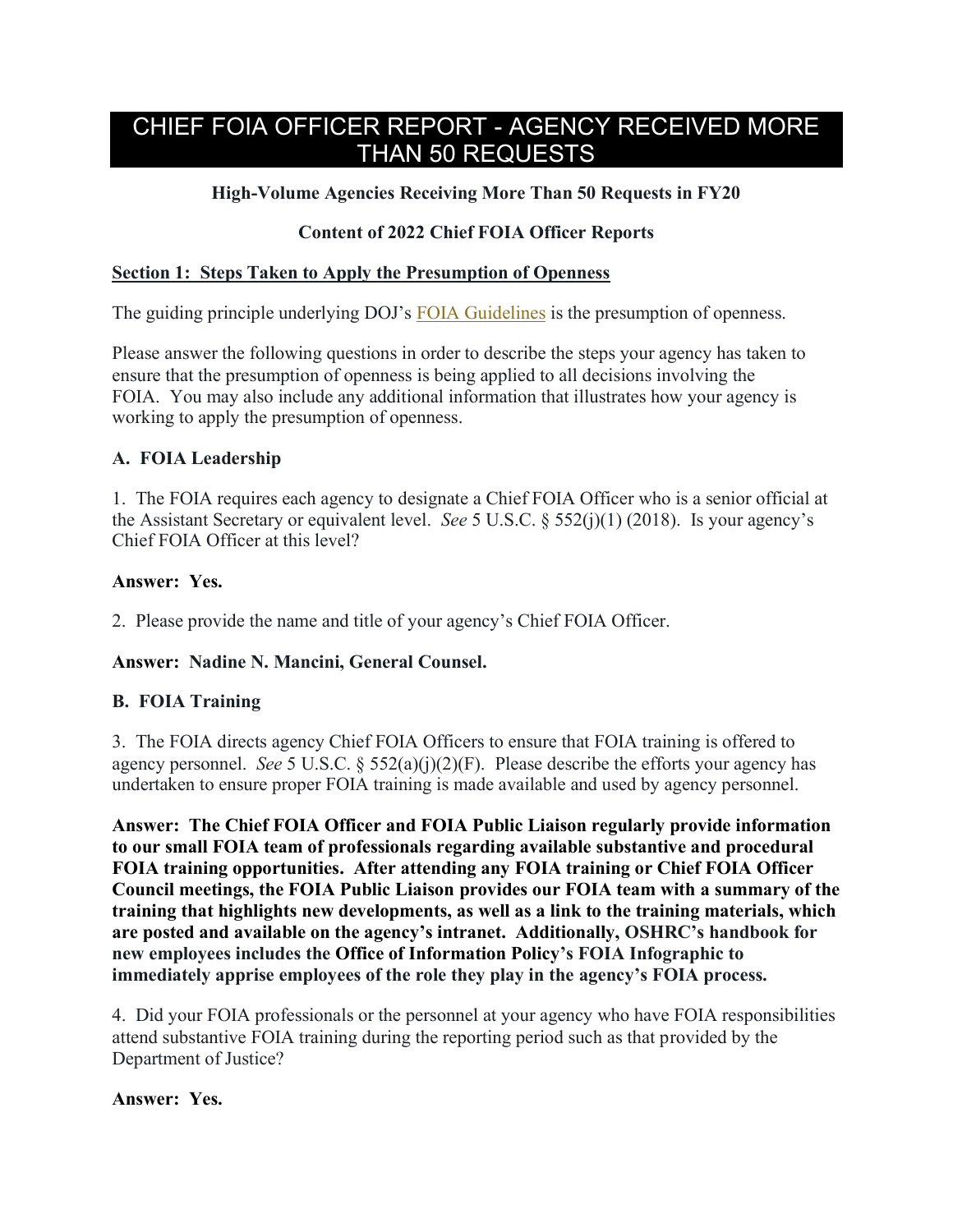5. If yes, please provide a brief description of the type of training attended or conducted and the topics covered.

# **Answer: Our FOIA professionals attended a Litigation Workshop, Privacy Considerations Workshop, Continuing FOIA Education Trainings, Annual FOIA Report Training, and Chief FOIA Officer Report Training offered by OIP. The FOIA Public Liaison also attended multiple Chief FOIA Officer Council meetings held by OIP.**

6. Please provide an estimate of the percentage of your FOIA professionals and staff with FOIA responsibilities who attended substantive FOIA training during this reporting period.

# **Answer: 100% of our FOIA professionals received substantive FOIA training.**

7. OIP has directed agencies to "take steps to ensure that all of their FOIA professionals attend substantive FOIA training at least once throughout the year." If your response to the previous question is that less than 80% of your FOIA professionals attended training, please explain your agency's plan to ensure that all FOIA professionals receive or attend substantive FOIA training during the next reporting year.

### **Answer: N/A.**

8. Did the personnel at your agency who have FOIA responsibilities attend training in federal records management during this reporting period?

# **Answer: Yes.**

# **C. Outreach**

9. Did your FOIA professionals engage in any outreach or dialogue, outside of the standard request process, with the requester community or open government groups regarding your administration of the FOIA? Please describe any such outreach or dialogue, and, if applicable, any specific examples of how this dialogue has led to improvements in your agency's FOIA administration.

**Answer: OSHRC recently updated its dedicated FOIA webpage to better explain the availability of categories of records from both OSHRC and the Occupational Safety and Health Administration (OSHA), an agency commonly confused with OSHRC by the requester community. Additionally, OSHRC provided feedback to OIP regarding our experience receiving requests through the National FOIA Portal and to help requesters better distinguish between the two agencies so that they can direct their request to the appropriate agency.** 

# **D. Other Initiatives**

10. Describe any efforts your agency has undertaken to inform non-FOIA professionals of their obligations under the FOIA. In particular, please describe: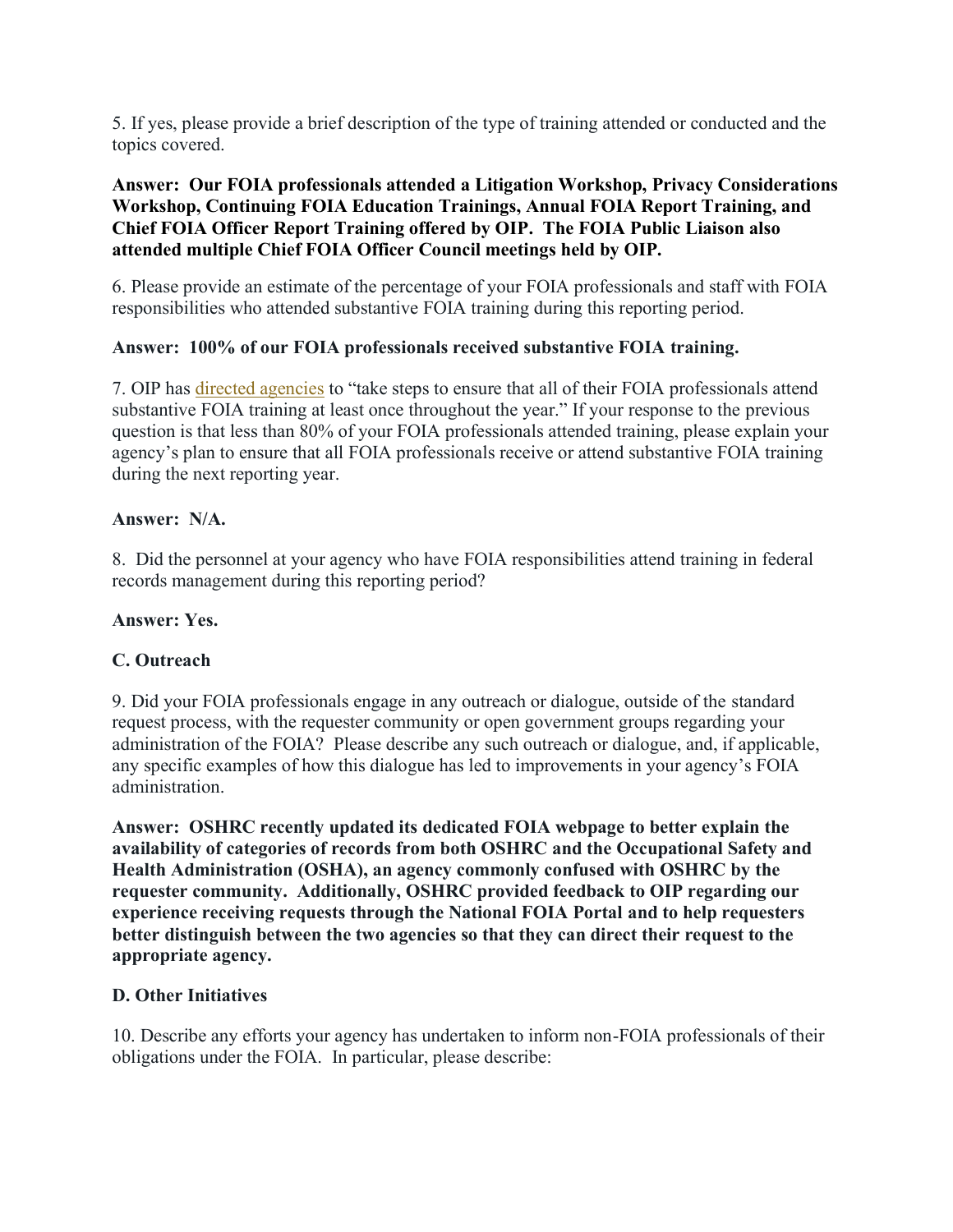- how often and in what formats your agency provides FOIA training or briefings to non-FOIA staff; and
- if senior leaders at your agency received a briefing on your agency's FOIA resources, obligations and expectations during the FOIA process?

**Answer: OSHRC requires annual Privacy Act training via a PowerPoint presentation for all agency employees, which includes slides on FOIA administration, as well as a virtual quiz to ensure understanding of both Acts' requirements. OSHRC also updated its internal Privacy Act Directive, including the Directive's discussion of FOIA processing and related recordkeeping. All OSHRC employees were provided with a link to the revised Directive, available on the agency's intranet, and encouraged to review its contents. In revising the Privacy Act Directive, and the FOIA Directive prior to that, OSHRC senior leaders reviewed, provided feedback, and suggested additional updates to these internal Directives. Additionally, OSHRC sends search requests and detailed instructions relevant to each request to its non-FOIA personnel, including senor leaders as necessary, to assist in the processing of FOIA requests. OSHRC also updated its template for FOIA search requests to explain in detail the best practices for establishing the parameters of a search for records, what constitutes a record, procedures for estimating fees related to the processing of a request, and the FOIA exemptions. Finally, the Chief FOIA Officer closely monitors the resources of our FOIA team, adjusting staffing and roles on the team as needed to ensure the efficient processing of the increasing number of FOIA requests received by the agency.** 

11. Optional -- If there are any other initiatives undertaken by your agency to ensure that the presumption of openness is being applied, please describe them here.

# **Answer: N/A.**

# **Section II: Steps Taken to Ensure that Your Agency Has an Effective System in Place for Responding to Requests**

DOJ's FOIA Guidelines emphasize that "[a]pplication of the proper disclosure standard is only one part of ensuring transparency. Open government requires not just a presumption of disclosure, but also an effective system for responding to FOIA requests." It is essential that agencies effectively manage their FOIA program.

Please answer the following questions to describe the steps your agency has taken to ensure that the management of your FOIA program is effective and efficient. You should also include any additional information that that describes your agency's efforts in this area.

1. For Fiscal Year 2021, what was the average number of days your agency reported for adjudicating requests for expedited processing? Please see Section VIII.A of your agency's Fiscal Year 2021 Annual FOIA Report.

### **Answer: 8 days.**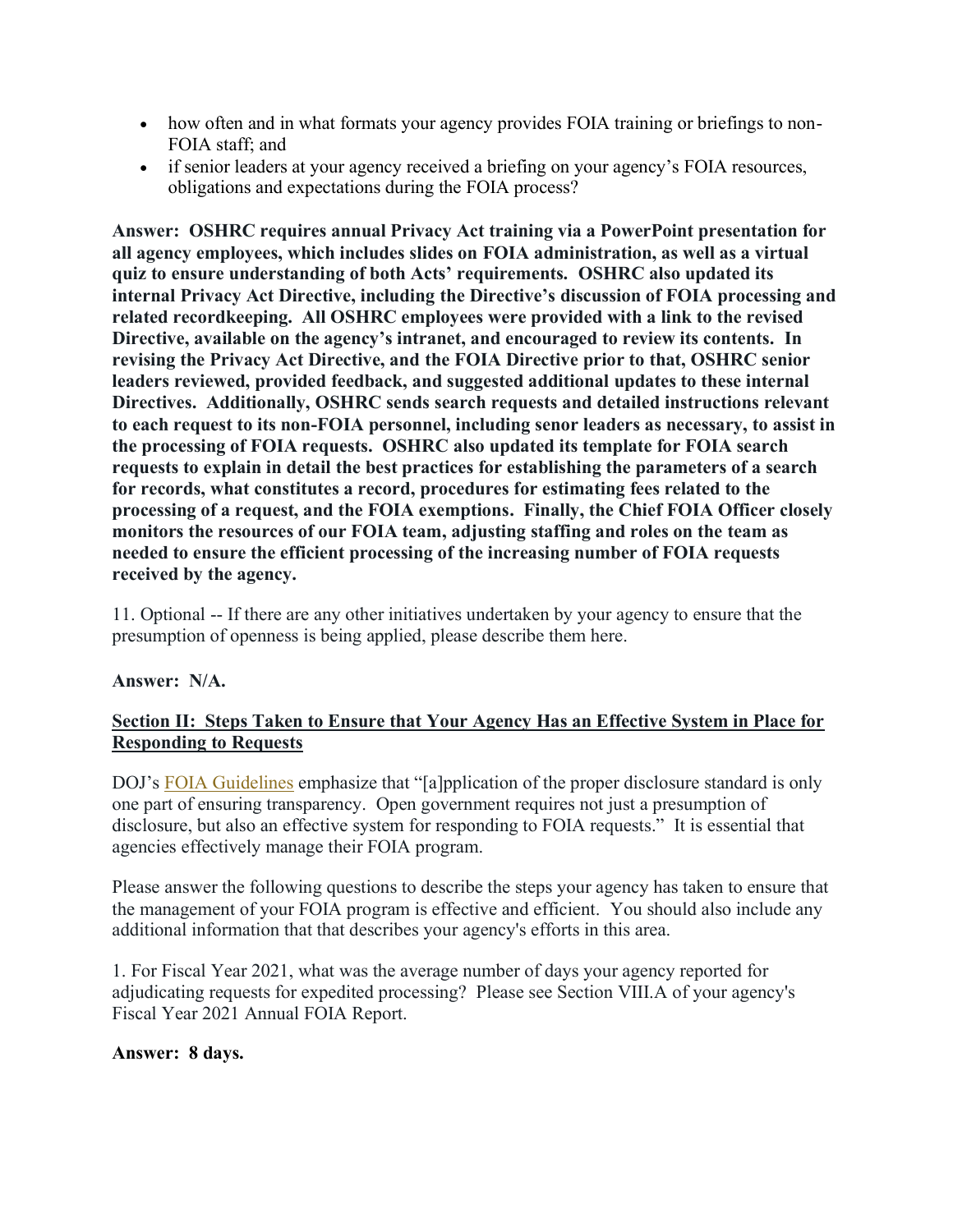2. If your agency's average number of days to adjudicate requests for expedited processing was above ten calendar days, according to Section VIII.A. of your agency's Fiscal Year 2021 Annual FOIA Report, please describe the steps your agency will take to ensure that requests for expedited processing are adjudicated within ten calendar days or less.

# **Answer: N/A.**

3. The FOIA Improvement Act of 2016 required all agencies to update their FOIA regulations within 180 days. In 2016, OIP issued Guidance for Agency FOIA Regulations and the accompanying Template for Agency FOIA Regulations to assist agencies in updating their regulations in accordance with the statute. Has your agency updated its FOIA regulations in accordance with the FOIA Improvement Act of 2016? If not, what is your agency's plan to update your regulations?

# **Answer: Yes.**

4. Standard Operating Procedures (SOPs) generally document your agency's internal processes for administering the FOIA beyond your FOIA regulations and FOIA Reference Guide. As noted in OIP's guidance, having SOPs can improve the consistency and quality of an agency's FOIA process. SOPs can also serve as a significant resource for incoming FOIA professionals and a way to preserve much of the agency's institutional knowledge on administering the FOIA from how to handle requests from start-to-finish, to identifying and making proactive disclosures, to maintaining a FOIA website. Does your agency have up-to-date internal SOPs for your FOIA administration?

# **Answer: Yes. OSHRC's FOIA Reference Guide, updated in 2019, outlines the agency's process for handling FOIA requests and appeals.**

5. If not, please provide a timeline for when your agency plans to develop or update its SOPs.

# **Answer: N/A.**

6. Has your agency established alternative means of access to first-party requested records outside of the FOIA process?

# **Answer: Yes.**

7. If yes, please provide examples. If no, please explain if such opportunities exist at your agency and whether there are any challenges in establishing alternative means of access.

**Answer: Although requests pursuant to OSHRC's Privacy Act regulations are infrequent (5 requests last fiscal year), OSHRC's website contains detailed instructions on how to submit a Privacy Act request, including the required documentation that must accompany the request. A new email address specifically designated for these requests was also added.** 

8. Did your agency conduct a self-assessment of its FOIA administration during the reporting period? If so, please describe the self-assessment methods used, such as analyzing Annual Report or raw data, using active workflows and track management, reviewing and updating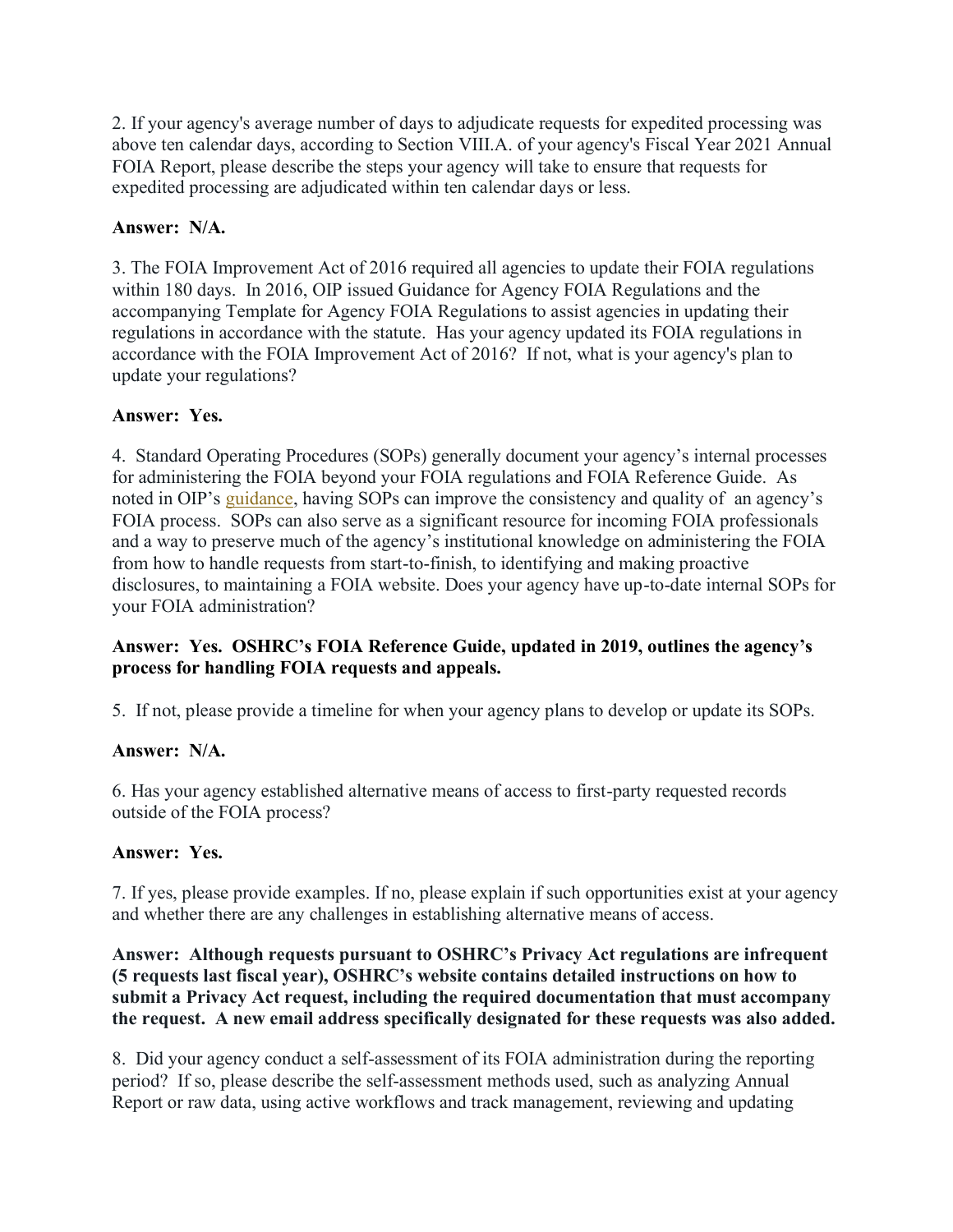processing procedures, etc. In addition, please specifically highlight any data analysis methods or technologies used to assess your agency's FOIA program.

**Answer: In preparing its Annual Report and analyzing the raw data to construct the report, OSHRC always examines how the number of FOIA requests processed and the processing time for those requests compares to previous years. Although OSHRC processed 37% more requests in Fiscal Year 2021 than it did in Fiscal Year 2020, the FOIA team's work resulted in a decrease in both the average and median number of days to complete the processing of all perfected simple requests. Additionally, our FOIA program continues to be evaluated in light of information provided at any training attended by our FOIA professionals, as well as any guidance from OIP and developments in relevant caselaw. For instance, OSHRC re-visited its implementation of the deliberative process privilege under Exemption 5 in relevant circumstances in light of recent Supreme Court caselaw and OIP's resulting guidance. Finally, OSHRC revised its recordkeeping procedures to account for Privacy Act requests and the increasing number of consultations received by our agency.** 

9. The FOIA Improvement Act of 2016 requires additional notification to requesters about the services provided by the agency's FOIA Public Liaison. Please provide an estimate of the number of times requesters sought assistance from your agency's FOIA Public Liaison during FY 2021 (please provide a total number or an estimate of the number).

**Answer: Approximately four times. In these instances, requesters sought assistance from the FOIA Public Liaison (before or after the processing of their FOIA request) about the types of records maintained by OSHRC and the most effective way to frame their request to produce responsive records. Requesters also sought information about the final determination of their request and/or the records resulting from the search related to their request. Additionally, assistance from the FOIA Public Liaison was provided proactively in various instances, specifically in working with, and providing updates to, requesters where the records resulting from searches were voluminous, particularly sensitive in nature, and in some cases, both.** 

10. Has your agency reviewed its FOIA-related staffing capabilities to identify resources needed to respond to current and anticipated FOIA demands?

**Answer: Yes. With a significantly increased number of requests received and processed during this reporting period, OSHRC reviewed and modified its staffing resources for conducting privacy reviews of responsive records in order to continue to efficiently process requests and accurately apply FOIA exemptions as necessary. This resulted in a decrease in the average, as well as median, number of days to complete processing of simple requests where information was granted.**

11. Optional -- Please describe:

- Best practices used to ensure that your FOIA system operates efficiently and effectively
- Any challenges your agency faces in this area.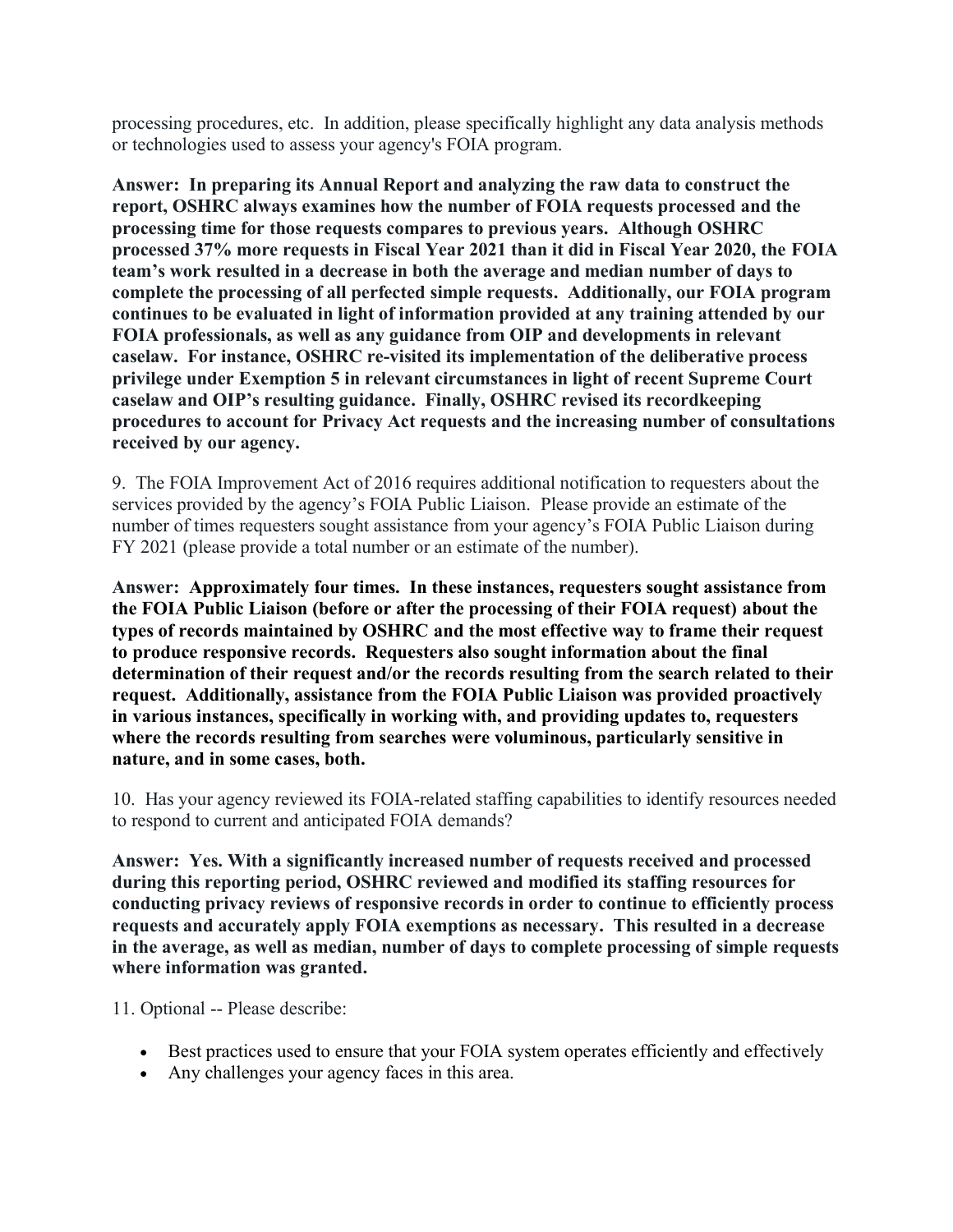**Answer: Internally, OSHRC's FOIA professionals are available to assist non-FOIA personnel in establishing the parameters of a search for records, providing additional clarifying information from requesters as needed. In terms of outreach, our FOIA team maintains a dialogue with most requesters by telephone or email throughout the entire FOIA process. The FOIA Disclosure Officer provides assistance and guidance as needed to new requesters, explaining how OSHRC's records are organized and the mechanics of searching these records, thus allowing requesters to better formulate their requests. OSHRC's FOIA Public Liaison also engages with requesters to describe the general categories of records maintained by OSHRC, as well as how to submit FOIA requests. In addition, requesters are informed when revisions to OSHRC's procedural rules impact the types of available agency records and assisted in re-formulating requests as necessary. OSHRC's FOIA professionals also work with other agencies, as needed, in instances where OSHRC does not maintain the records sought by a requester, but other agencies might be in possession of such records, streamlining FOIA requests to these agencies on behalf a requester.** 

# **Section III: Steps Taken to Increase Proactive Disclosures**

The Department of Justice has long focused on the need for agencies to work proactively to post information online without waiting for individual requests to be received.

Please answer the following questions to describe the steps your agency has taken to increase the amount of material that is available on your agency websites. In addition to the questions below, you should also describe any additional steps taken by your agency to make and improve proactive disclosures of information.

1. Please describe what steps your agency takes to identify, track, and post (a)(2) proactive disclosures.

**Answer: Various offices within OSHRC work to identify and post proactive disclosures on the agency's website. Certain types of records are posted on a regular basis, such as agency decisions and Commission briefing notices, while others are posted because they are of significant public interest, such as select non-merit based (procedural) ALJ decisions and Commission-level oral arguments. Each office tracks these disclosures, which aids our FOIA team in monitoring proactive disclosures.**

2. Provide examples of any material that your agency has proactively disclosed during the past reporting year, including records that have been requested and released three or more times in accordance with 5 U.S.C. § 552(a)(2)(D). Please include links to these materials as well.

**Answer: OSHRC maintains a comprehensive e-FOIA Reading Room where the records flagged by our FOIA professionals for proactive disclosure are posted.** 

**https://www.oshrc.gov/foia/oshrc-e-foia-reading-room/** 

**Additionally, OSHRC continues to proactively disclose other records, such as reports concerning monthly dockets, case activity, and new cases received; decisions, both final and pending, issued by administrative law judges, as well as significant interlocutory orders;**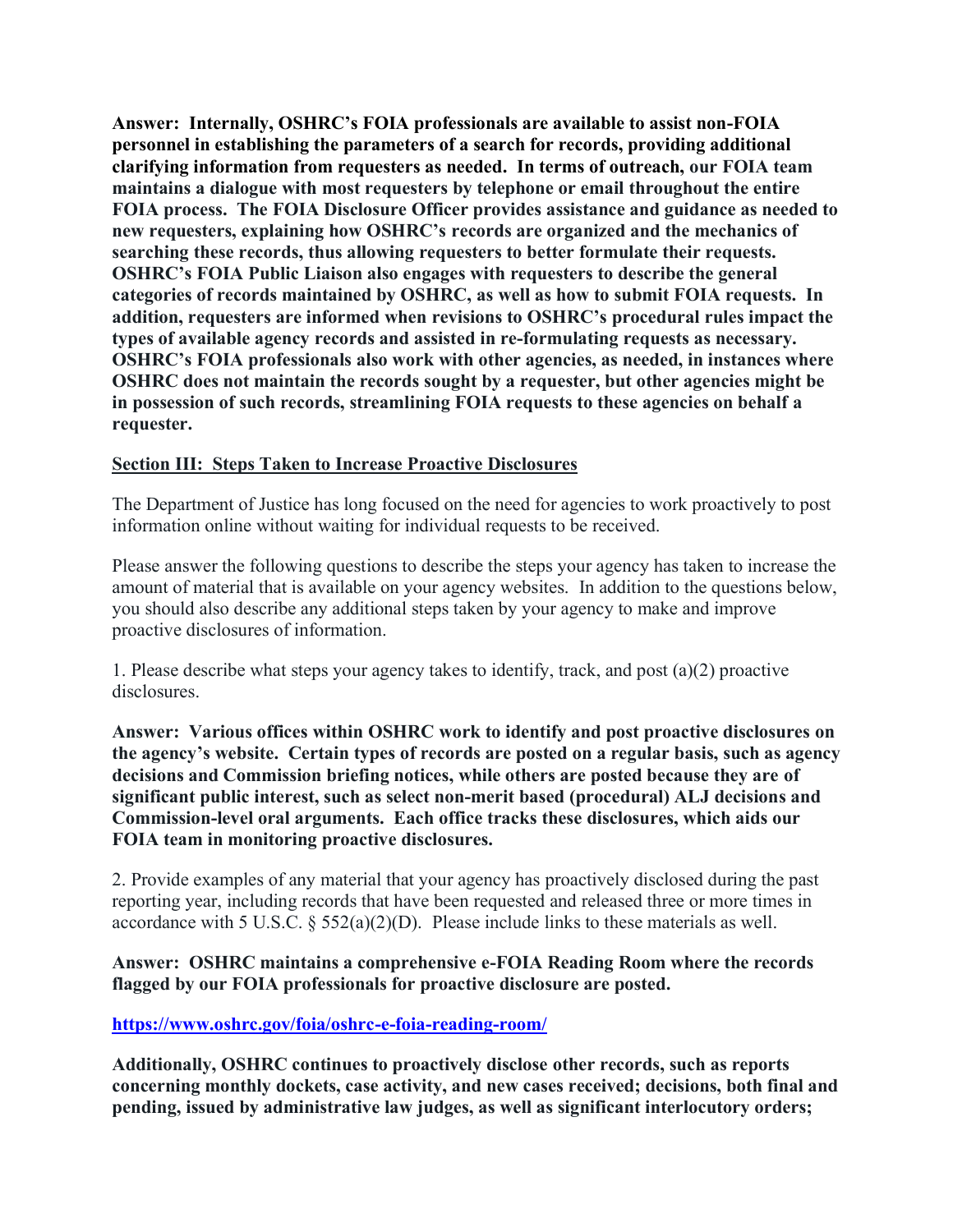**briefing notices for cases that the Commission has exercised its discretionary authority to review; and final decisions issued by the Commission.** 

**https://www.oshrc.gov/decisions/index.html https://www.oshrc.gov/documentlisting/?CategoryId=4**

### **OSHRC also posted revised rules implementing the Equal Access to Justice Act in proceedings before OSHRC.**

**https://www.oshrc.gov/rules/rules-of-procedure-eaja-rules/**

3. Does your agency disseminate common types of material outside of FOIA, including in online databases where the public may access them? If yes, please provide examples and, if applicable, statutory authority.

**Answer: Yes. OSHRC's recently revamped website contains streamlined dropdown menus for various common materials, such as our Rules, Guides, and Decisions. Specifically, decisions issued by both levels of agency adjudication are available on the website's homepage, which has a dropdown menu that reflects our two-tier system of adjudication. Natural word searches may also be used to research topics of interest on OSHRC's website. Additionally, to provide additional search capabilities for the public, a complete database of all Commission decisions organized by year of issuance was created and added to OSHRC's website.**

4. Beyond posting new material, is your agency taking steps to make the posted information more useful to the public, especially to the community of individuals who regularly access your agency's website?

# **Answer: Yes.**

5. If yes, please provide examples of such improvements. In particular, please describe steps your agency is taking to post information in open, machine-readable, and machine-actionable formats, to the extent feasible. If not posting in open formats, please explain why and note any challenges.

**Answer: OSHRC's FOIA professionals direct and assist requesters in using our website's dropdown menus to locate agency decisions, as well as conduct natural word searches, and accordingly, refine or clarify their FOIA request. This guidance allows requesters to more efficiently obtain records sought and, in some instances, withdraw (or determine that there is no need to submit) a FOIA request. Also, records available on OSHRC's dedicated FOIA webpage and in its e-FOIA Reading Room are posted in the most useful format (both PDF and/or HTML file types). Records are also posted in the same format on the website's Open Government page.** 

6. Does your proactive disclosure process or system involve any collaboration with agency staff outside the FOIA office? If so, describe this interaction.

Optional -- Please describe: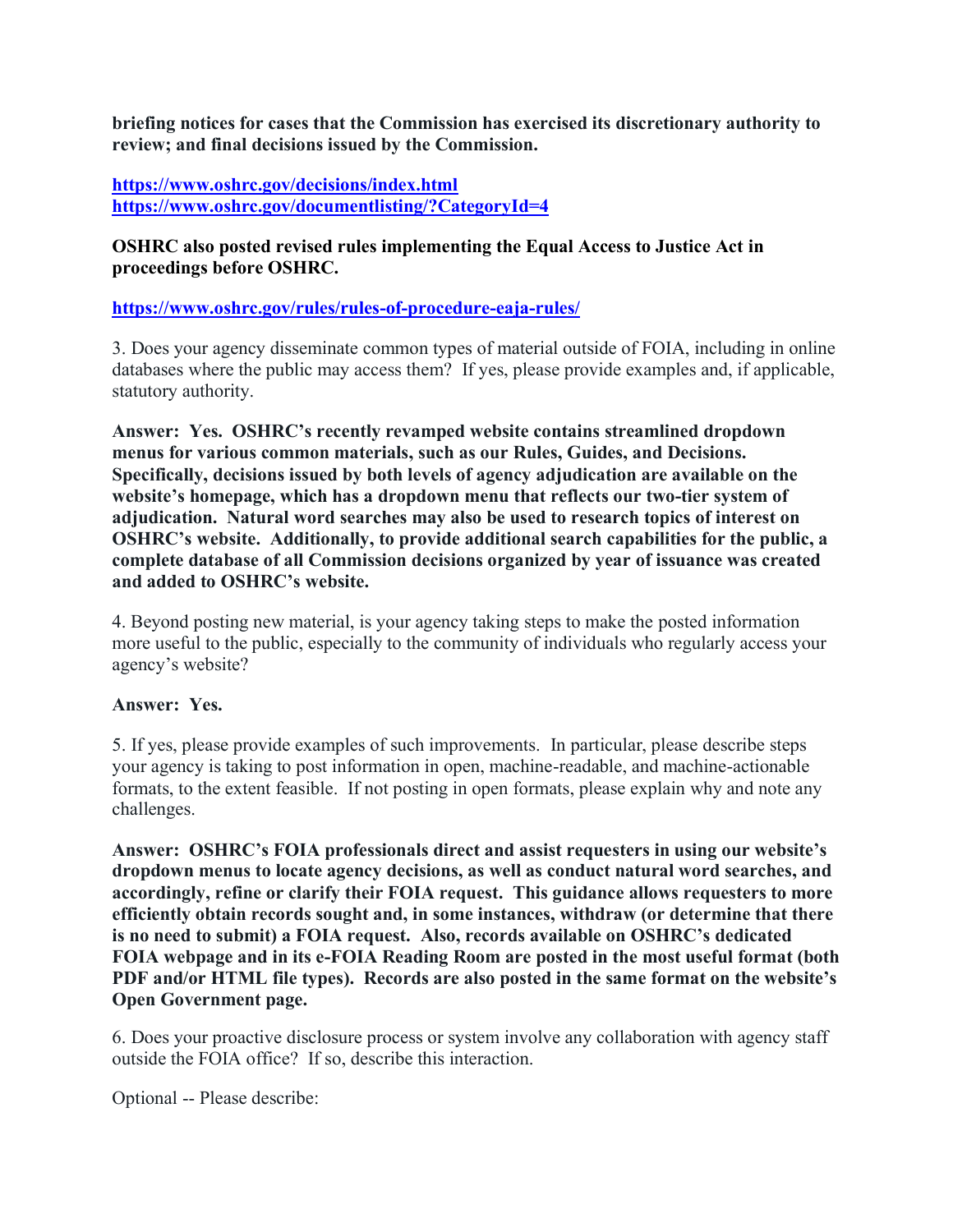- Best practices used to improve proactive disclosures
- Any challenges your agency faces in this area

**Answer: Yes. OSHRC's Office of the Executive Secretary, Office of the Executive Director, and Office of the General Counsel (within which our FOIA team resides) are each responsible for certain types of proactive disclosures on a regular basis. These offices frequently inform one another of additional disclosures, as needed. As a small agency and because of the continued communication between these offices, agency staff outside of the FOIA office regularly work in tandem with our FOIA professionals to determine which records should be disclosed, the format of such disclosures, and the necessary redactions prior to disclosure to protect various privacy interests.**

# **Section IV: Steps Taken to Greater Utilize Technology**

A key component of FOIA administration is using technology to make information more accessible. In addition to using the internet to make proactive disclosures, agencies should also be exploring ways to utilize technology in responding to requests.

Please answer the following questions to describe how your agency is utilizing technology to improve its FOIA administration and the public's access to information. You should also include any additional information that that describes your agency's efforts in this area.

1. Has your agency reviewed its FOIA-related technological capabilities to identify resources needed to respond to current and anticipated FOIA demands?

### **Answer: Yes.**

2. Please briefly describe any new types of technology your agency began using during the reporting period to support your FOIA program.

**Answer: OSHRC recently updated the platform used by its FOIA professionals to redact non-disclosable information. Members of our FOIA team attended training specifically for legal professionals on the use of this platform to advance our work in searching for and redacting non-disclosable information, while reasonably segregating portions of records permissible for release. This training, in conjunction with our FOIA professionals' use of the agency's mandatory e-filing system and ongoing consultations with the agency's IT department, has expanded record search capability and increased efficiency in the review and redaction of resulting records.** 

3. OIP issued guidance in 2017 encouraging agencies to regularly review their FOIA websites to ensure that they contain essential resources, and are informative and user-friendly. Has your agency reviewed its FOIA website(s) during the reporting period to ensure it addresses the elements noted in the guidance?

### **Answer: Yes.**

4. Did all four of your agency's quarterly reports for Fiscal Year 2021 appear on your agency's website and on FOIA.gov?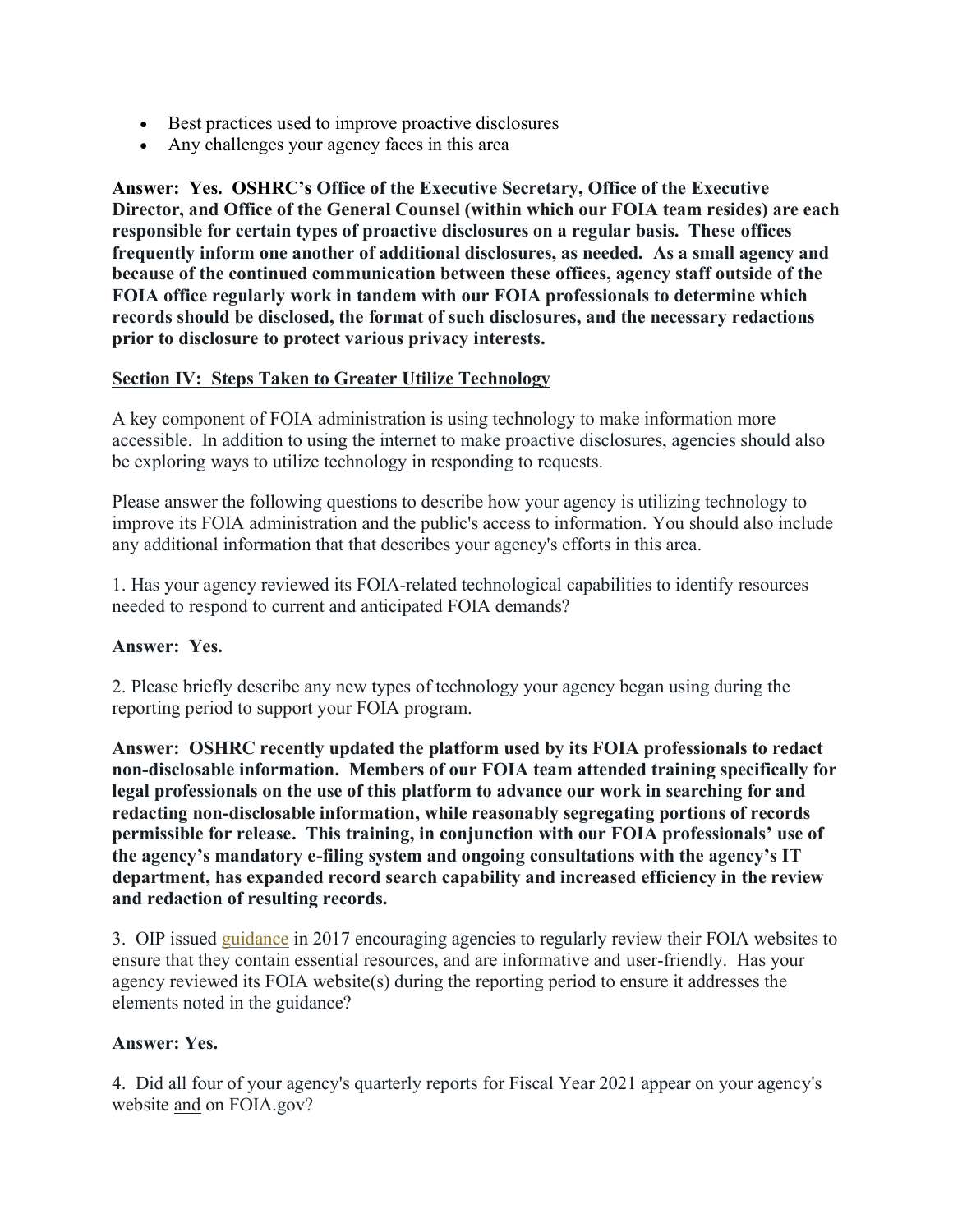### **Answer: Yes.**

5. If your agency did not successfully post all quarterly reports, with information appearing on FOIA.gov, please explain why and provide your agency's plan for ensuring that such reporting is successful in Fiscal Year 2022.

### **Answer: N/A.**

6. The FOIA Improvement Act of 2016 requires all agencies to post the raw statistical data used to compile their Annual FOIA Reports. Please provide the link to this posting for your agency's Fiscal Year 2020 Annual FOIA Report and, if available, for your agency's Fiscal Year 2021 Annual FOIA Report.

### **Answer: https://www.oshrc.gov/foia/oshrc-annual-foia-reports/**

7. Optional -- Please describe:

- Best practices used in greater utilizing technology
- Any challenges your agency faces in this area

**Answer: This fiscal year, almost three-quarters of the FOIA requests processed by OSHRC were submitted using either our online FOIA request form or the National FOIA Portal. OSHRC is adept at processing Portal requests, as well as identifying common omissions by requesters using the Portal to promptly request additional information needed for processing or direct requesters to agencies more likely to maintain responsive records when OSHRC does not maintain such records. OSHRC has provided OIP with feedback regarding potential modifications to allow for even greater efficiency in processing requests submitted through the Portal. Additionally, use of OSHRC's online FOIA request form has enabled our FOIA professionals to often begin processing immediately without needing further clarification and our dedicated FOIA email address has allowed our FOIA professionals to obtain clarification, as needed, more expeditiously and consequently, begin processing requests with little delay.** 

### **Section V: Steps Taken to Improve Timeliness in Responding to Requests and Reducing Backlogs**

The Department of Justice has emphasized the importance of improving timeliness in responding to requests. This section of your Chief FOIA Officer Report addresses both time limits and backlog reduction. Backlog reduction is measured both in terms of numbers of backlogged requests or appeals and by looking at whether agencies closed their ten oldest requests, appeals, and consultations.

For the figures required in this Section, please use the numbers contained in the specified sections of your agency's FY 2020 and 2021 Annual FOIA Reports.

# **A. Simple Track**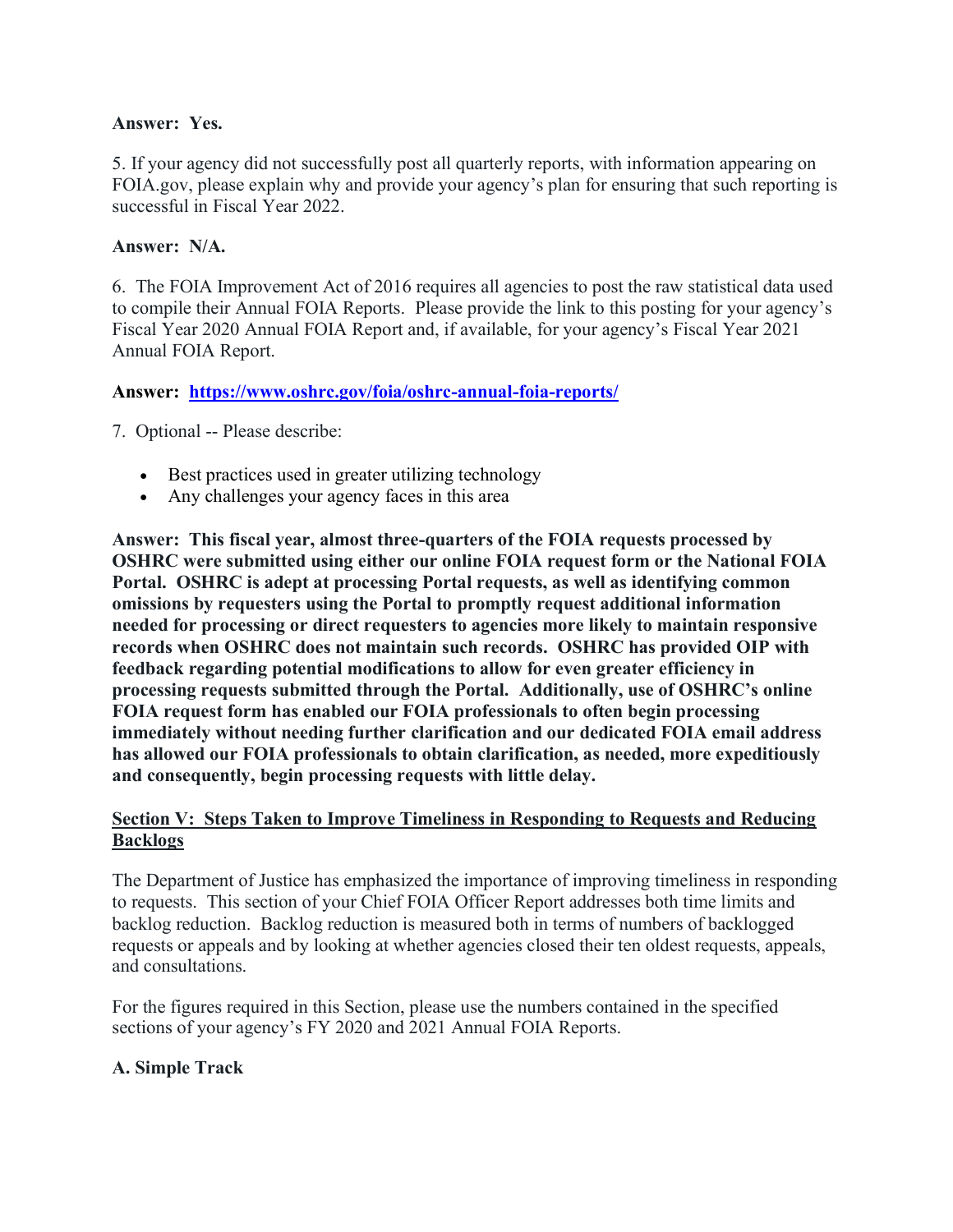Section VII.A of your agency's Annual FOIA Report, entitled "FOIA Requests – Response Time for All Processed Requests," includes figures that show your agency's average response times for processed requests. For agencies utilizing a multi-track system to process requests, there is a category for "simple" requests, which are those requests that are placed in the agency's fastest (non-expedited) track, based on the low volume and/or simplicity of the records requested.

1. Does your agency utilize a separate track for simple requests?

# **Answer: OSHRC utilizes a multi-track system where requests are categorized as simple, complex, or expedited.**

2. If your agency uses a separate track for simple requests, according to Annual FOIA Report section VII.A, was the agency overall average number of days to process simple requests twenty working days or fewer in Fiscal Year 2021?

# **Answer: Yes. The average was 4.7 days.**

3. Please provide the percentage of requests processed by your agency in Fiscal Year 2021 that were placed in your simple track. Please use the following calculation based on the data from your Annual FOIA Report: (processed simple requests from Section VII.C.1) divided by (requests processed from Section V.A.) x 100.

# **Answer: 95.9%.**

4. If your agency does not track simple requests separately, was the average number of days to process all non-expedited requests twenty working days or fewer?

# **Answer: N/A.**

# **B. Backlogs**

When answering these questions, please refer to you Fiscal Year 2021 Annual FOIA Report, Sections XII.D-E, which compare the numbers of requests and appeals received, processed, and backlogged between Fiscal Years 2020 and 2021.

# **BACKLOGGED REQUESTS**

5. If your agency had a backlog of requests at the close of Fiscal Year 2021, according to Annual FOIA Report Section XII.D.2, did that backlog decrease as compared with the backlog reported at the end of Fiscal Year 2020?

# **Answer: N/A.**

6. If not, according to Annual FOIA Report Section XII.D.1, did your agency process more requests during Fiscal Year 2021 than it did during Fiscal Year 2020?

# **Answer: N/A.**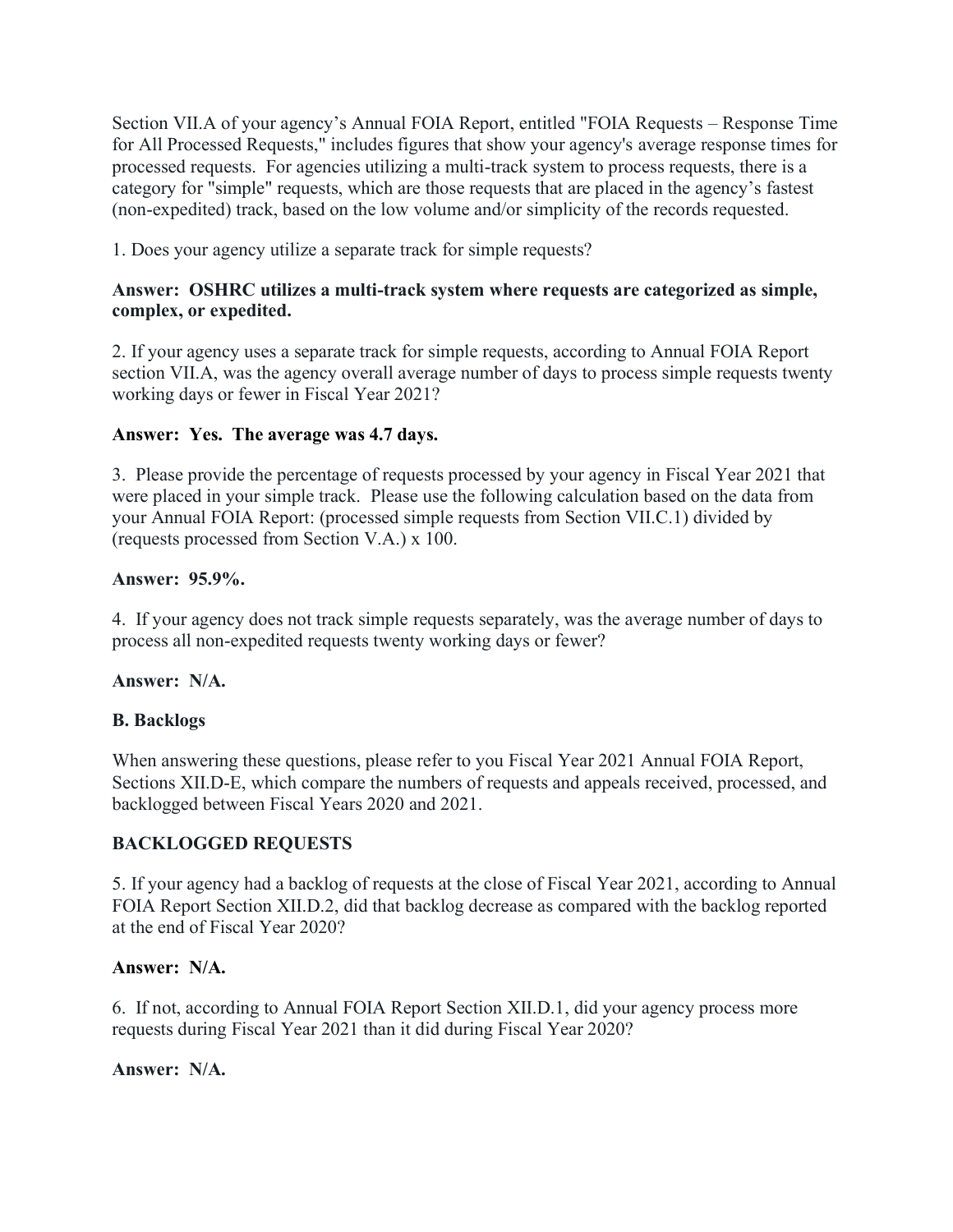7. If your agency's request backlog increased during Fiscal Year 2021, please explain why and describe the causes that contributed to your agency not being able to reduce its backlog. When doing so, please also indicate if any of the following were contributing factors:

- An increase in the number of incoming requests.
- A loss of staff.
- An increase in the complexity of the requests received. If possible, please provide examples or briefly describe the types of complex requests contributing to your backlog increase.
- Impact of COVID-19 and workplace and safety precautions
- Any other reasons please briefly describe or provide examples when possible.

# **Answer: N/A.**

8. If you had a request backlog please report the percentage of requests that make up the backlog out of the total number of requests received by your agency in Fiscal Year 2021. Please use the following calculation based on data from your Annual FOIA Report: (backlogged requests from Section XII.A) divided by (requests received from Section V.A) x 100. This number can be greater than 100%. If your agency has no request backlog, please answer with "N/A."

### **Answer: N/A.**

# **BACKLOGGED APPEALS**

9. If your agency had a backlog of appeals at the close of Fiscal Year 2021, according to Section XII.E.2 of the Annual FOIA Report, did that backlog decrease as compared with the backlog reported at the end of Fiscal Year 2020?

# **Answer: N/A.**

10. If not, according to section XII.E.1 of the Annual FOIA Report, did your agency process more appeals during Fiscal Year 2021 than it did during Fiscal Year 2020?

### **Answer: N/A.**

11. If your agency's appeal backlog increased during Fiscal Year 2021, please explain why and describe the causes that contributed to your agency not being able to reduce its backlog. When doing so, please also indicate if any of the following were contributing factors:

- An increase in the number of incoming appeals.
- A loss of staff.
- An increase in the complexity of the requests received. If possible, please provide examples or briefly describe the types of complex requests contributing to your backlog increase.
- Impact of COVID-19 and workplace and safety precautions.
- Any other reasons please briefly describe or provide examples when possible.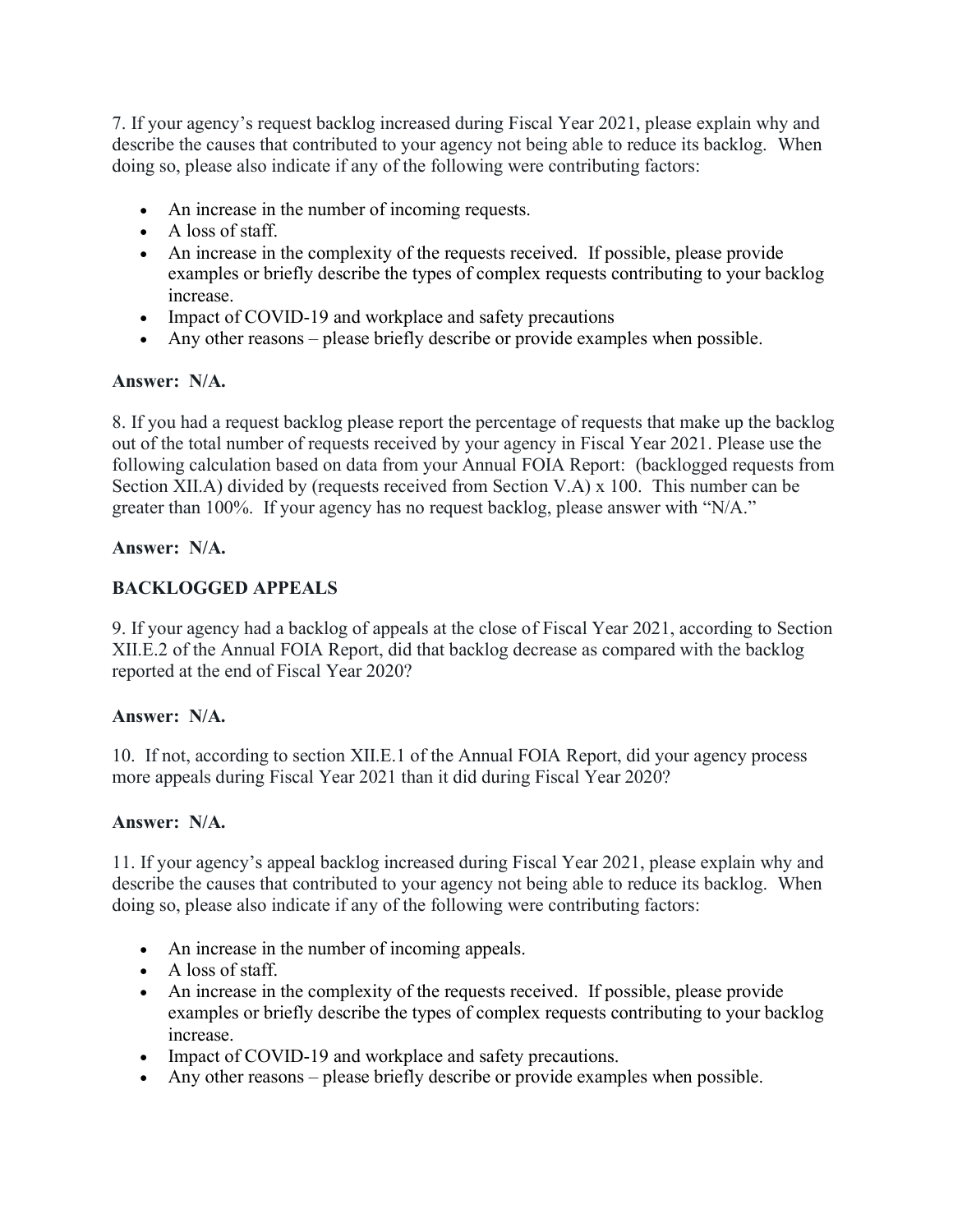### **Answer: N/A.**

12. If you had an appeal backlog please report the percentage of appeals that make up the backlog out of the total number of appeals received by your agency in Fiscal Year 2021. Please use the following calculation based on data from your Annual FOIA Report: (backlogged appeals from Section XII.A) divided by (appeals received from Section VI.A) x 100. This number can be greater than 100%. If your agency did not receive any appeals in Fiscal Year 2021 and/or has no appeal backlog, please answer with "N/A."

### **Answer: N/A.**

### **C. Backlog Reduction Plans**

13. In the 2021 guidelines for Chief FOIA Officer Reports, any agency with a backlog of over 1000 requests in Fiscal Year 2020 was asked to provide a plan for achieving backlog reduction in the year ahead. Did your agency implement a backlog reduction plan last year? If so, describe your agency's efforts in implementing this plan and note if your agency was able to achieve backlog reduction in Fiscal Year 2021?

### **Answer: N/A.**

14. If your agency had a backlog of more than 1,000 requests in Fiscal Year 2021, please explain your agency's plan to reduce this backlog during Fiscal Year 2022. In particular, please also detail how your agency developed and plans to execute your backlog reduction plans.

# **Answer: N/A.**

### **D. Status of Oldest Requests, Appeals, and Consultations**

Section VII.E, entitled "Pending Requests – Ten Oldest Pending Requests," Section VI.C.(5), entitled "Ten Oldest Pending Administrative Appeals," and Section XII.C., entitled "Consultations on FOIA Requests – Ten Oldest Consultations Received from Other Agencies and Pending at Your Agency," show the ten oldest pending requests, appeals, and consultations. You should refer to these numbers from your Annual FOIA Reports for both Fiscal Year 2020 and Fiscal Year 2021 when completing this section of your Chief FOIA Officer Report.

### **OLDEST REQUESTS**

15. In Fiscal Year 2021, did your agency close the ten oldest pending perfected requests that were reported in Section VII.E. of your Fiscal Year 2020 Annual FOIA Report?

### **Answer: Yes.**

16. If no, please provide the number of these requests your agency was able to close by the end of the fiscal year, as listed in Section VII.E of your Fiscal Year 2020 Annual FOIA Report. If you had less than ten total oldest requests to close, please indicate that.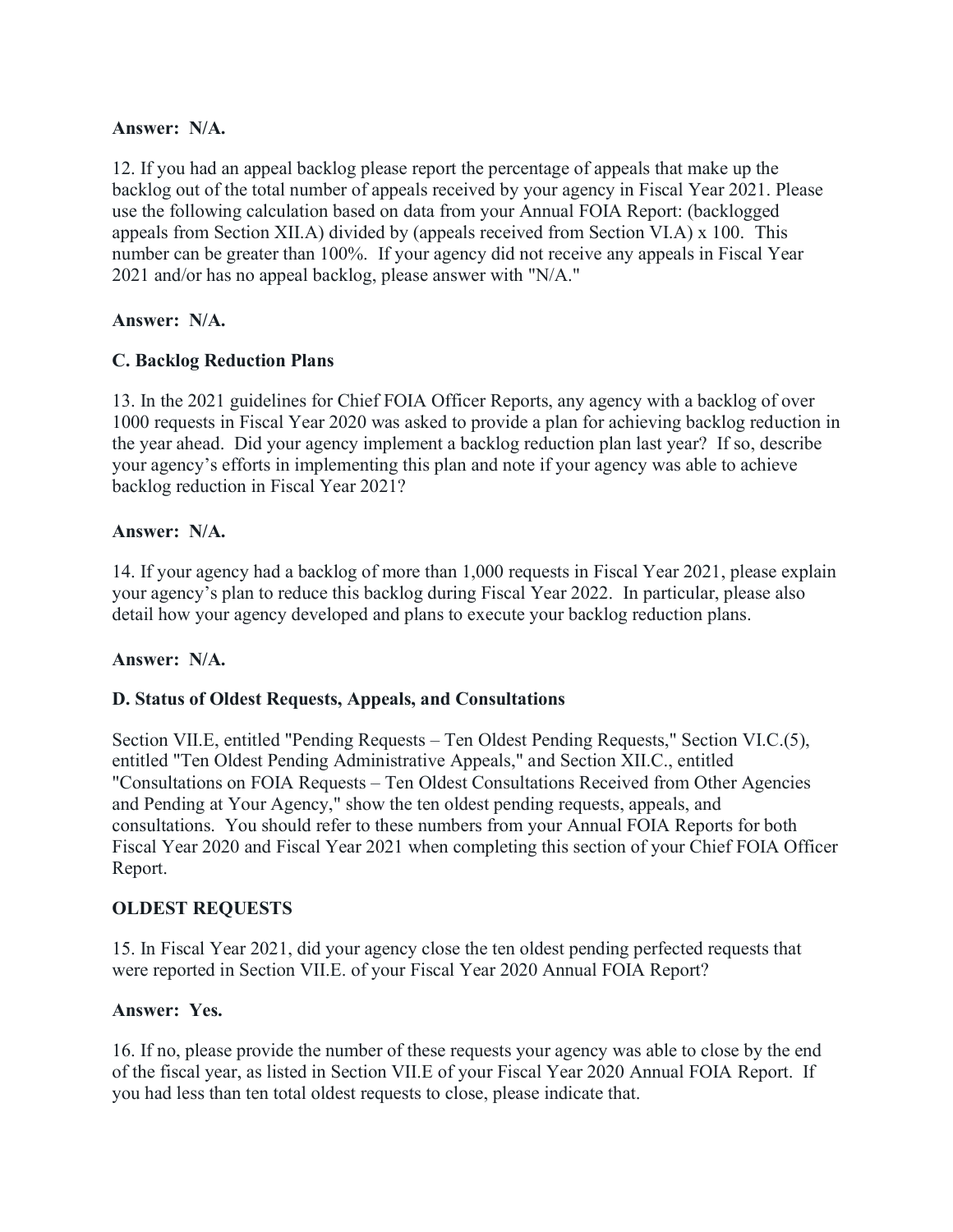### **Answer: N/A.**

17. Beyond work on the ten oldest requests, please describe any steps your agency took to reduce the overall age of your pending requests.

**Answer: Our FOIA professionals begin processing requests almost immediately after receipt and reach out to requesters without delay in the instances when clarification is necessary to begin processing the request. This resulted in a 20% decrease in the average of days to complete processing of all simple requests despite a 37% increase in the number of requests processed by OSHRC this fiscal year.** 

# **TEN OLDEST APPEALS**

18. In Fiscal Year 2021, did your agency close the ten oldest appeals that were reported pending in Section VI.C.5 of your Fiscal Year 2020 Annual FOIA Report?

### **Answer: N/A.**

19. If no, please provide the number of these appeals your agency was able to close by the end of the fiscal year, as listed in Section VI.C.(5) of your Fiscal Year 2020 Annual FOIA Report. If you had less than ten total oldest appeals to close, please indicate that.

### **Answer: N/A.**

20. Beyond work on the ten oldest appeals, please describe any steps your agency took to reduce the overall age of your pending appeals.

### **Answer: N/A.**

# **TEN OLDEST CONSULTATIONS**

21. In Fiscal Year 2021, did your agency close the ten oldest consultations that were reported pending in Section XII.C. of your Fiscal Year 2020 Annual FOIA Report?

### **Answer: N/A.**

22. If no, please provide the number of these consultations your agency was able to close by the end of the fiscal year, as listed in Section XII.C. of your Fiscal Year 2020 Annual FOIA Report. If you had less than ten total oldest consultations to close, please indicate that.

### **Answer: N/A.**

# **E. Additional Information on Ten Oldest Requests, Appeals, and Consultations & Plans**

23. Briefly explain any obstacles your agency faced in closing its ten oldest requests, appeals, and consultations from Fiscal Year 2020.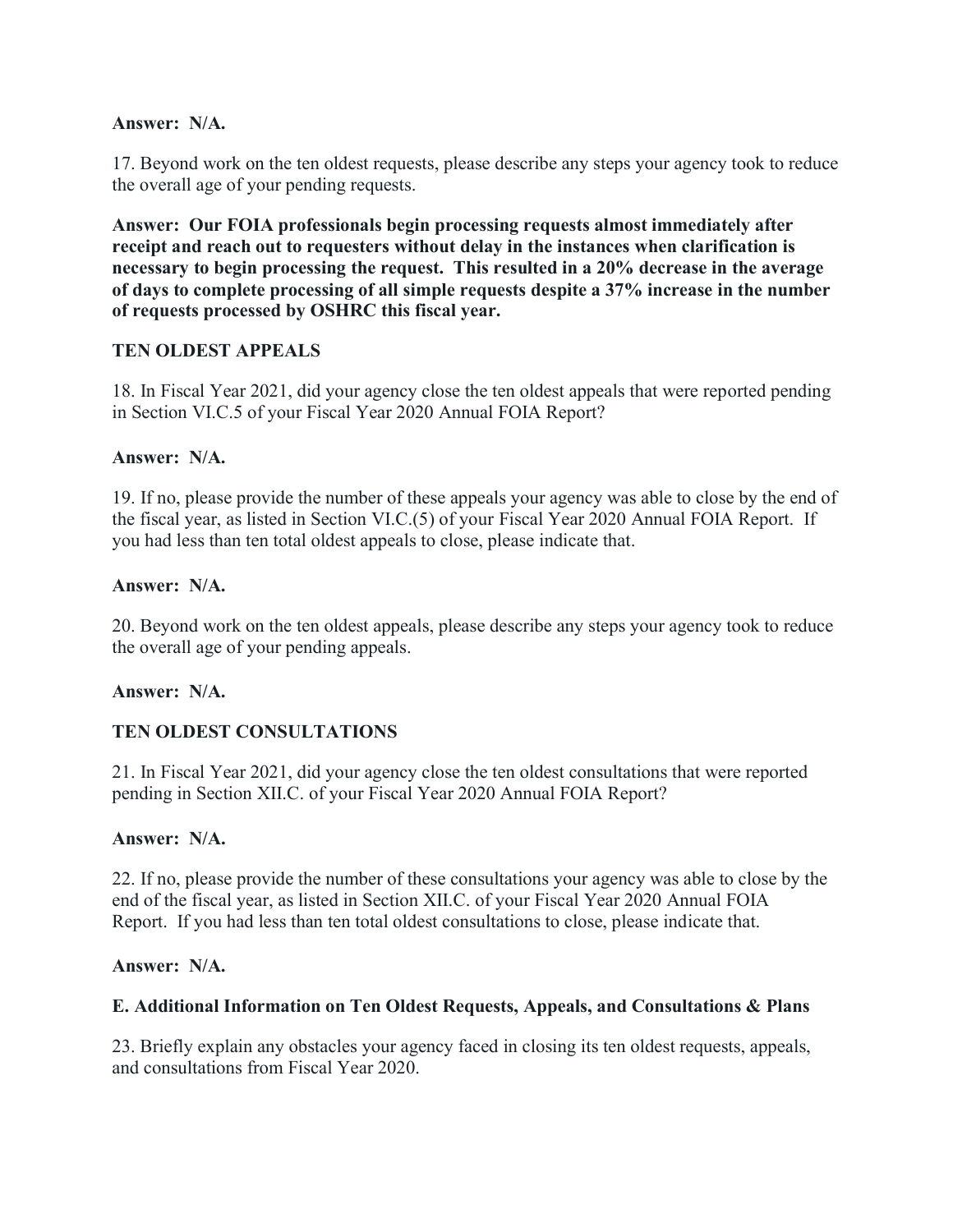**Answer: OSHRC completed the processing of its oldest request remaining at the end of Fiscal Year 2020. That request required the manual review of voluminous records produced from a search supported by the agency's IT department involving records containing sensitive information. Given that OSHRC has a relatively small team of FOIA professionals who are not assigned full-time to FOIA matters, as well as the demands resulting from the COVID-19 pandemic, our FOIA Public Liaison reviewed the records in the first instance and applied the necessary FOIA exemptions and withholdings in consultation with the Chief FOIA Officer to streamline the review process. OSHRC's FOIA team continually updated the requester on the status of the request, who repeatedly expressed gratitude for our team's proactive communications, diligent work, and the resulting released records once processing was complete.** 

24. If your agency was unable to close any of its ten oldest requests because you were waiting to hear back from other agencies on consultations you sent, please provide the date the request was initially received by your agency, the date when your agency sent the consultation, and the date when you last contacted the agency where the consultation was pending.

### **Answer: N/A.**

25. If your agency did not close its ten oldest pending requests, appeals, or consultations, please provide a plan describing how your agency intends to close those "ten oldest" requests, appeals, and consultations during Fiscal Year 2022.

### **Answer: N/A.**

### **F. Success Stories**

Out of all the activities undertaken by your agency since March 2021 to increase transparency and improve FOIA administration, please briefly describe here at least one success story that you would like to highlight as emblematic of your agency's efforts. The success story can come from any one of the five key areas, but should not be something that you have reported in a prior year. As noted above, these agency success stories will be highlighted during Sunshine Week by OIP. To facilitate this process, all agencies should use bullets to describe their success story and limit their text to a half page. The success story is designed to be a quick summary of key achievements. A complete description of all your efforts will be contained in the body of your Chief FOIA Officer Report.

- **Despite navigating the challenges of the COVID-19 pandemic for the entire reporting period and processing 37% more requests in Fiscal Year 2021 than it did in Fiscal Year 2020, OSHRC decreased the average and median number of days to process all simple requests by 20%. This success is directly attributable to the experience and versatility of our FOIA professionals, including their willingness to commit fully to the team effort by taking on different roles within the FOIA process as needed, while remaining dedicated to their established roles.**
- **Despite the significant increase in the number of requests processed by OSHRC during Fiscal Year 2021 than Fiscal Year 2020, OSHRC's FOIA team not only**